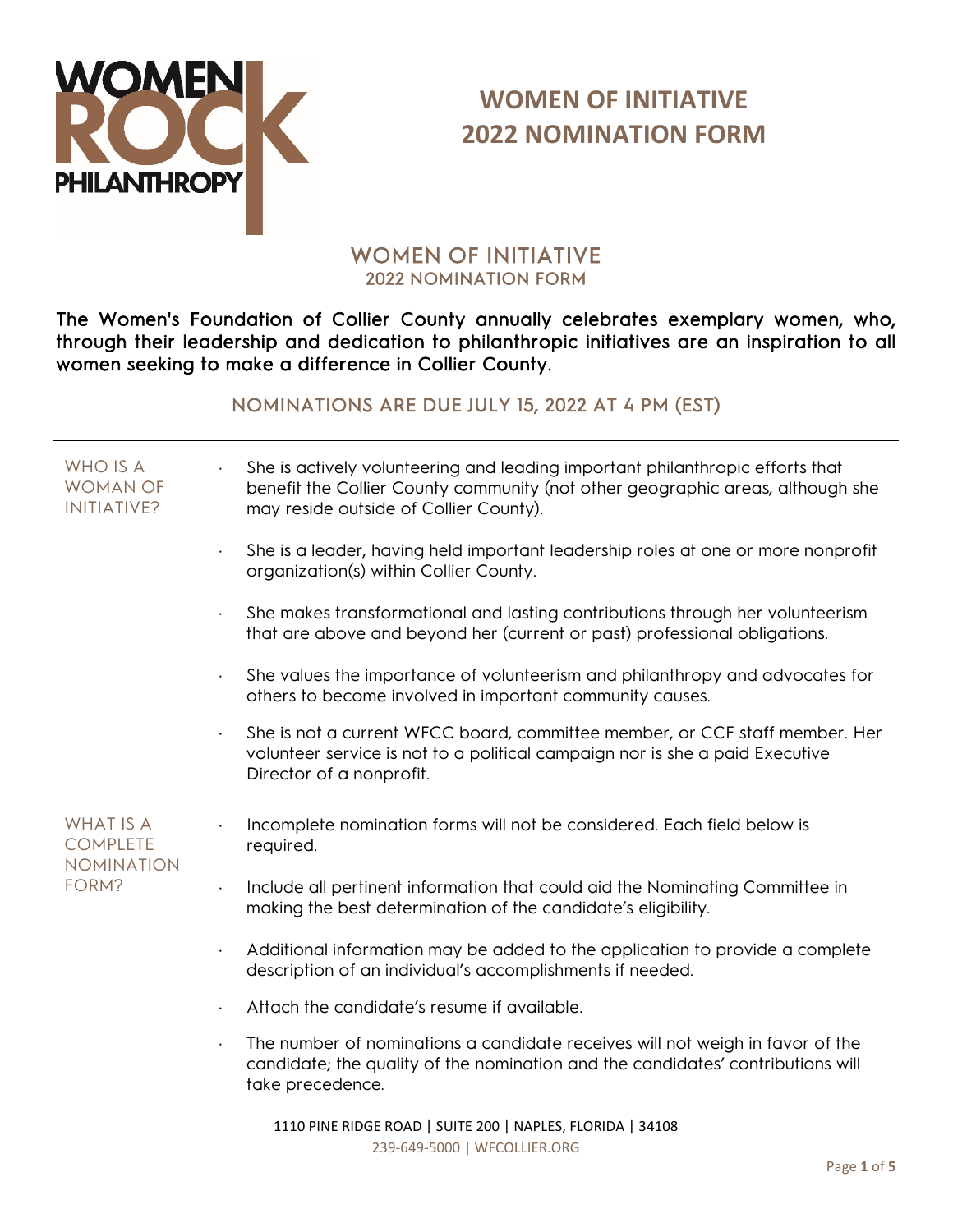

Please direct all questions and completed nomination forms to Fran Reiss at the Collier Community Foundation on or before July 15, 2022 at 4 PM, at 239-307-4526 or freiss@colliercf.org.

Candidate's Name (First, Last)

Primary Mailing Address

City/State/Zip

Primary Phone **Email Address** 

Nominator's Name (First, Last)

Primary Mailing Address

City/State/Zip

Primary Phone **Email Address** 

Signature **Date of Submission** 

1110 PINE RIDGE ROAD | SUITE 200 | NAPLES, FLORIDA | 34108 239-649-5000 | WFCOLLIER.ORG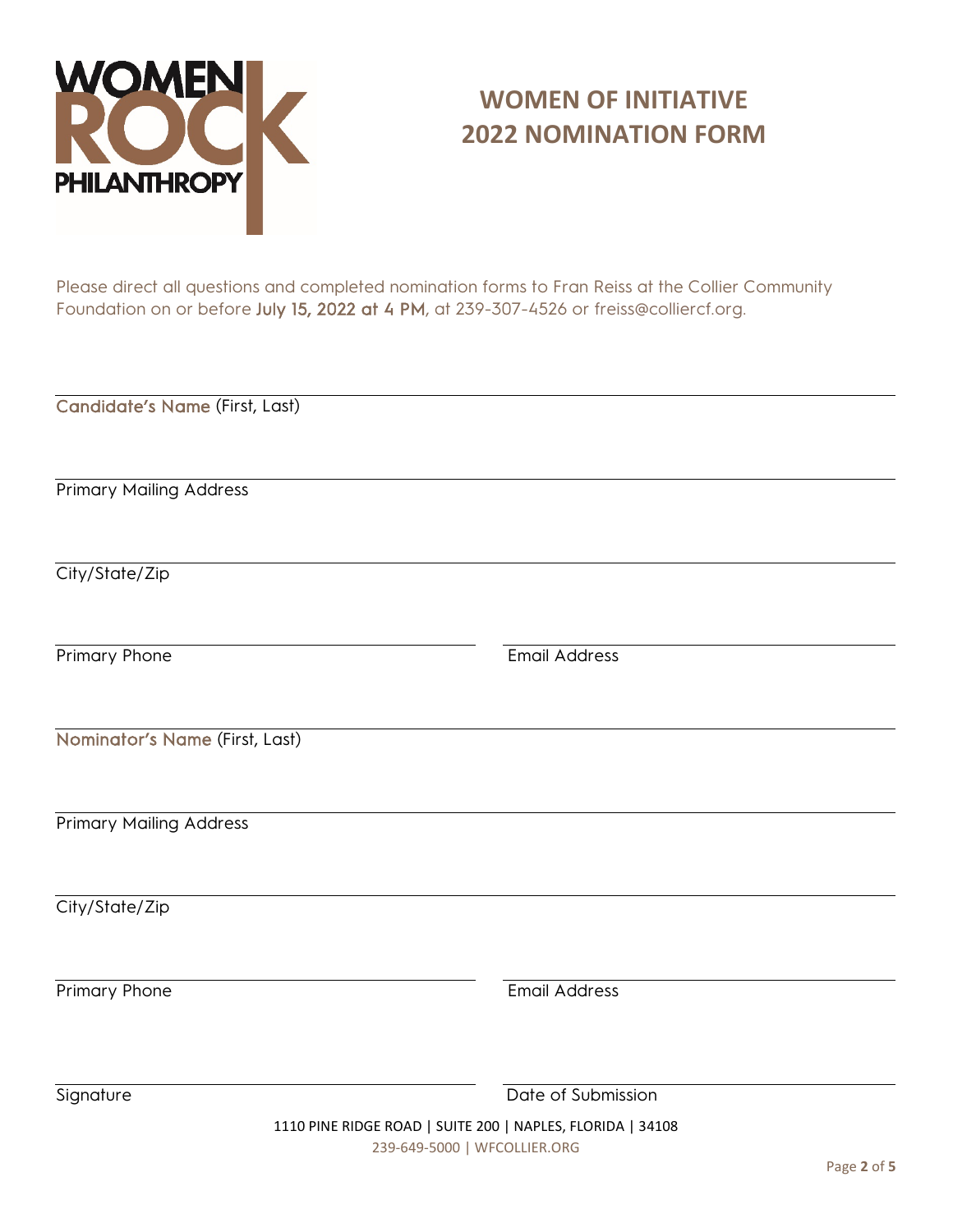

Please complete both sections below, in detail. You may attach additional pages if you need more space to describe how your candidate is a Woman of Initiative. Incomplete nomination forms will not be considered.

1. Major Leadership Role(s): List all organizations in which the candidate(s) had or has a major leadership role. Describe the candidate's leadership skills, responsibilities, and accomplishments and how they benefited the organization's volunteers, clients, and/or programs.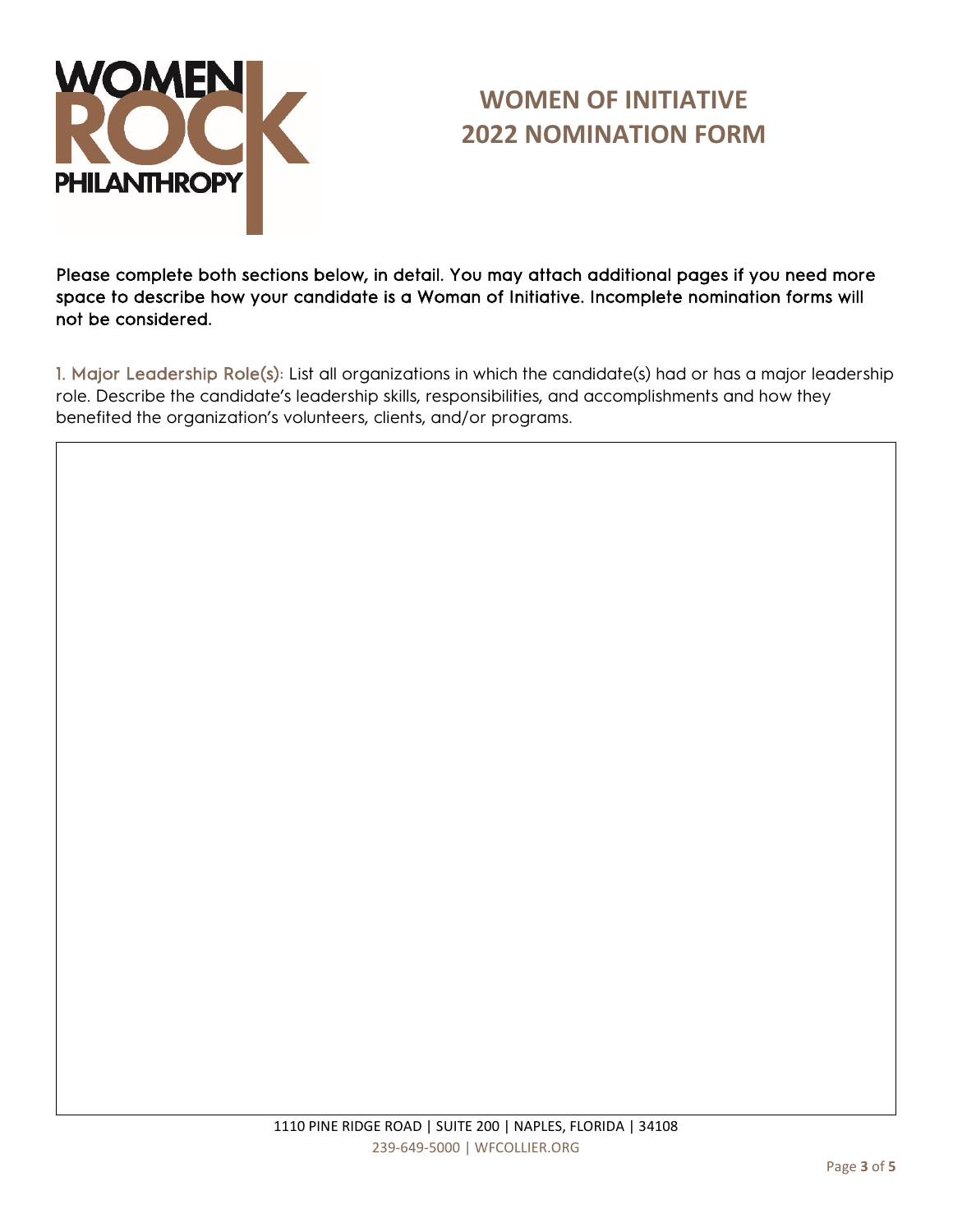

2. Other Volunteer and Service Commitment: List the organizations in which the candidate now serves or has served and outline the benefits to that organization.